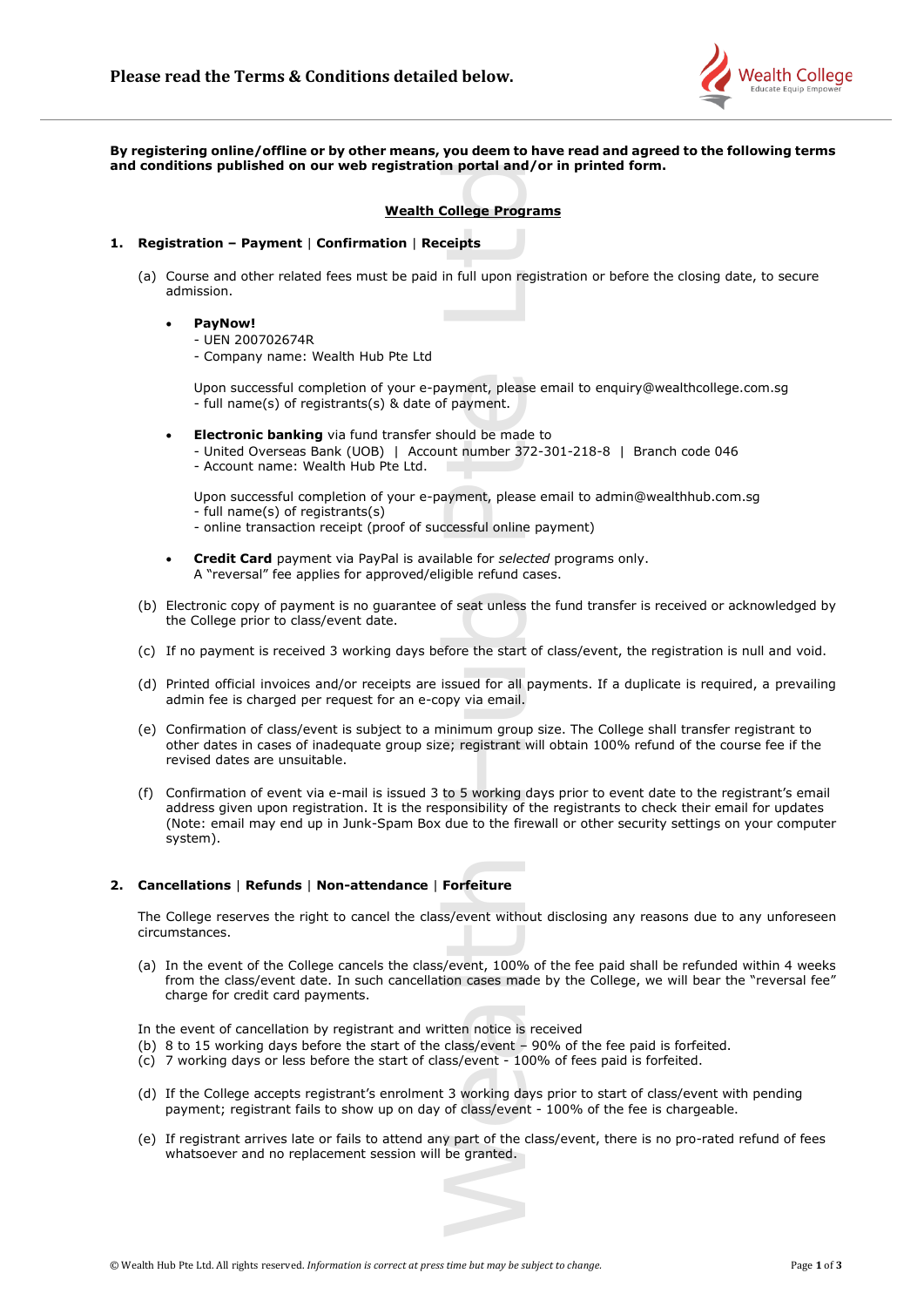

- (f) If registrant fails to attend the class/event 100% of fee paid is forfeited; except in cases of medical leave, compassionate leave, or mandatory quarantine order:
	- For medical or compassionate leave Registrant must submit documentary proof issued by a certified doctor/authority within 3 working days of the last class/event date.
	- For mandatory quarantine order Registrant must submit documentary proof issued by the authority immediately upon receipt of the Order.
- (g) In the event of registrant skips class due to other commitments/training; the fee paid is not refundable. However, the College may consider transfer to next available class on a case-by-case basis under **Clause 3(e)**.
- (h) In cases of withdrawal or cancellation by registrants or registrants on medical leave who are eligible for partial or full refund stipulated under **Clause 2**, they are required to pay a "reversal" fee for payments made by credit cards. The 'reversal" fee shall be determined based on the amount charged and is deducted from the amount to be refunded.
- (i) Special offers or rebates and gifts for single or group registration are subject to the prevailing promotional terms published separately in accordance with the promotion campaign.
- (j) Allocation of dates and seats for complimentary courses is the sole decision of the College.

## **3. Transfers and Replacement sessions**

- (a) Registrations are transferable for company sponsored attendees only, within the same organisation and same fee category. Name of the substitute must be given at least 3 working days prior to start of class/event by paying a prevailing admin fee to make the change.
- (b) If registrant is absent without any reasons whatsoever, no replacement sessions will be granted.
- (c) If registrant arrives late or fails to attend any part of the class, no replacement sessions will be granted.
- (d) If registrant is absent due to medical leave, compassionate leave, or mandatory quarantine order; he/she must submit documentary proof issued by a certified doctor/authority, within 3 working days of the last class/event date.
- (e) If registrant skips class due to other commitments/training and wishes to transfer to the next available class; he/she is required to pay a prevailing admin fee to facilitate the transfer.
- (f) If registrant skips some parts of the class to attend to a critical medical situation of a next-of-kin, the College is not obligated to allow any fee waiver and/or replacement sessions.

However, the College may at its sole discretion, consider replacement sessions on a case-by-case basis. Registrant must furnish documentary proofs to support such appeals.

- (g) The College will reject all requests if no documentary proof is furnished by the registrant.
- (h) The College has the sole discretion to accept or reject the requests without disclosing the reasons.
- (i) Registrant is permitted one transfer per program to attend the next confirmed class.

## **4. Examination** | **Assessment**

Eligible candidates are required to adhere to the Exam Rules and pay the respective fees set by the Exam Board. A copy of the Exam Rules and applicable fees will be given to each candidate upon completion of training.

The Exam Board declines appeal actions against academic judgement. Results are final and no review will be allowed.